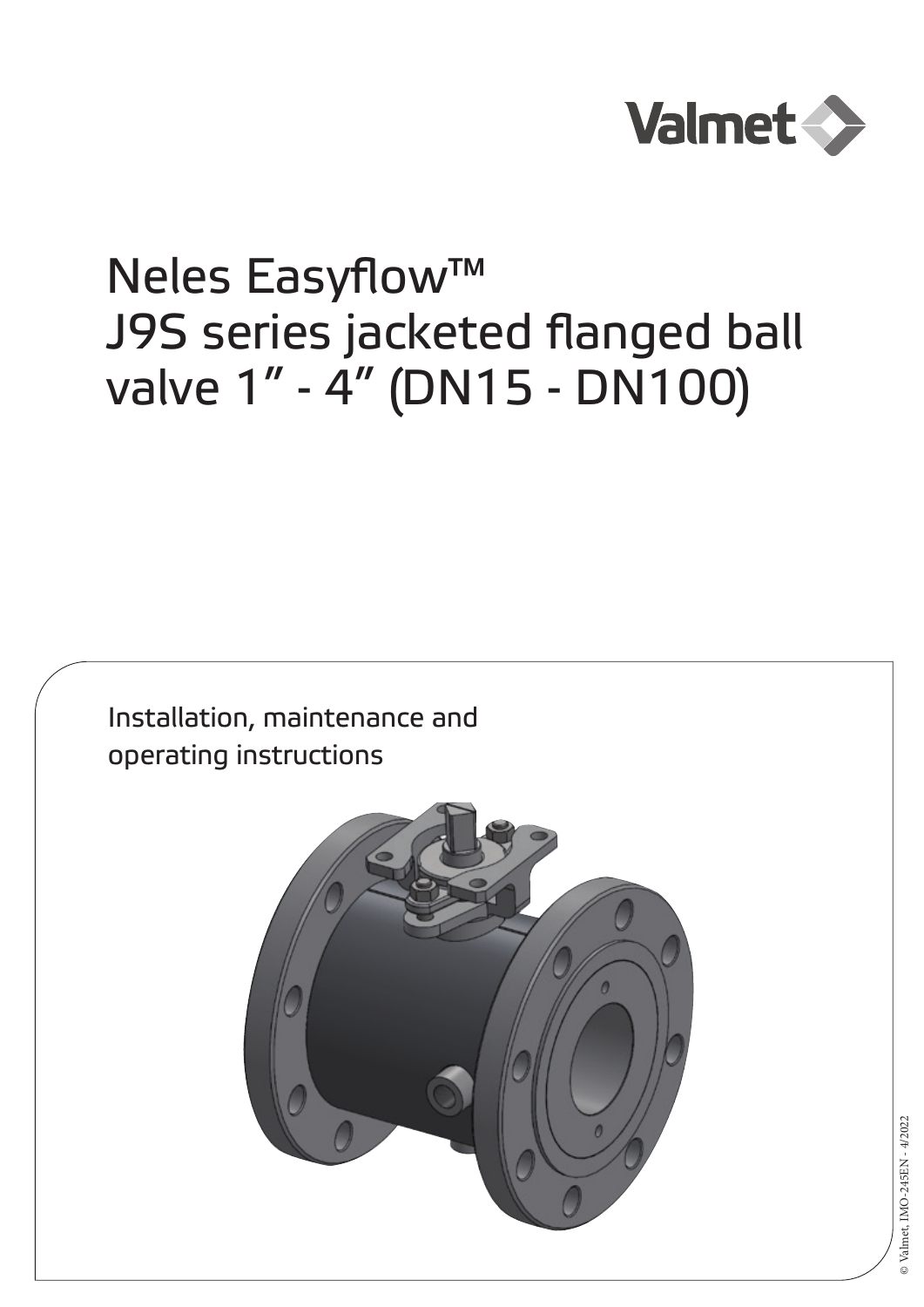# Table of contents

| General<br>Scope of the Manual              | 3<br>3 |
|---------------------------------------------|--------|
| Valve markings                              | 3      |
| <b>Safety Precautions</b>                   | 3      |
| <b>TRANSPORTATION</b><br><b>AND STORAGE</b> | 3      |
| <b>INSTALLATION</b>                         | 3      |
| General                                     | 3      |
| Installing in the Pipeline                  | 4      |
| Valve Insulation                            | 4      |
| Actuator                                    | 4      |
| Commissioning                               | 4      |
| <b>MAINTENANCE</b>                          | 4      |
| General                                     | 4      |
| <b>Actuated Valve</b>                       | 4      |
| Valve Disassembly                           | 5      |
| <b>Checking Parts</b>                       | 5      |
| <b>Valve Assembly</b>                       | 5      |
| Testing the Valve                           | 6      |

| <b>ACTUATOR</b><br><b>Actuator Mounting Instructions</b> |          |
|----------------------------------------------------------|----------|
| <b>SERVICE / SPARE PART</b>                              | 7        |
| <b>WELDING WARNING</b>                                   | $\prime$ |
| <b>EXPLODED VIEW</b>                                     | 8        |
| <b>TYPE CODE</b>                                         |          |

#### **READ THESE INSTRUCTIONS FIRST!**

These instructions provide information about safe handling and operation of the valve.

If you require additional assistance, please contact the manufacturer or manufacturer's representative.

#### **SAVE THESE INSTRUCTIONS!**

Addresses and phone numbers are printed on the back cover.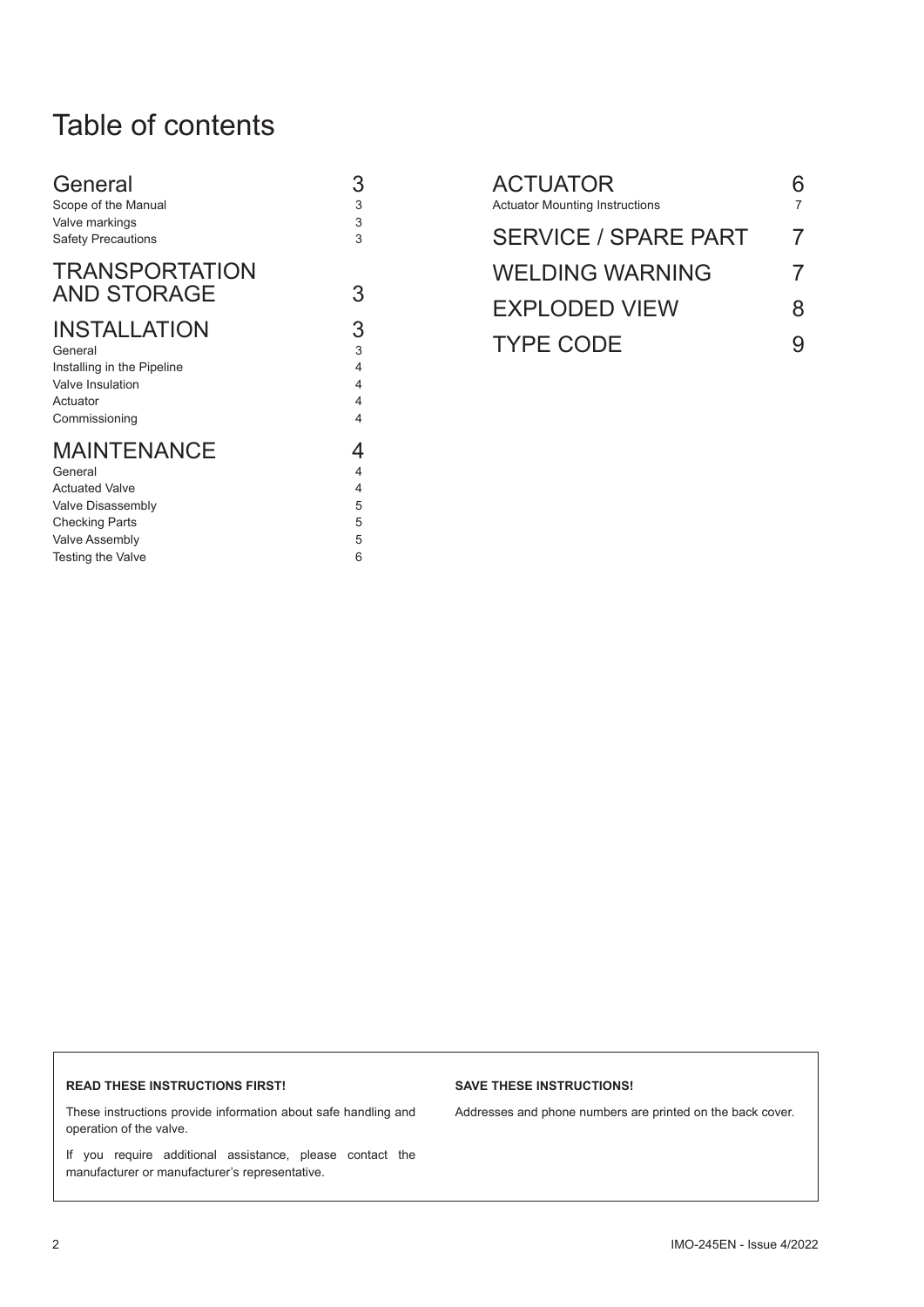# 1. GENERAL

# 1.1 SCOPE OF THE MANUAL

This instruction manual contains important information regarding the installation, operation and maintenance of Neles Easyflow™ J9S series fully jacketed flanged seat supported ball valves. Please read these instructions carefully and save them for future reference.

### **WARNING:**

USE OF THE VALVE IS APPLICATION SPECIFIC. BE SURE THAT THE VALVE IS SUITABLE FOR ITS INTENDED SERVICE. IF YOU HAVE ANY QUESTIONS CONCERNING THE USE, APPLICATION OR COMPATIBILITY OF THE VALVE WITH THE INTENDED SERVICE, CONTACT NELES FOR MORE INFORMATION.

# 1.2 VALVE MARKINGS

The valve has a name plate attached to the valve body. The name plate markings identify the size, materials of construction, pressure rating, month and year of construction, and a unique manufacturing order number.

# 1.3 SAFETY PRECAUTIONS

#### **WARNING:**

#### **DO NOT EXCEED THE VALVE PERFORMANCE LIMITATIONS!**

EXCEEDING THE PRESSURE OR TEMPERATURE LIMITATIONS MARKED ON THE VALVE LABEL PLATE MAY CAUSE DAMAGE AND LEAD TO UNCONTROLLED PRESSURE RELEASE. DAMAGE OR PERSONAL INJURY MAY RESULT.

### **WARNING:**

### **SEAT AND BODY RATINGS!**

THE PRACTICAL AND SAFE USE OF THIS PRODUCT IS DETERMINED BY BOTH THE SEAT AND BODY RATINGS. READ THE LABEL PLATE AND CHECK BOTH RATINGS. SOME SEAT MATERIALS HAVE PRESSURE RATINGS THAT ARE LESS THAN THE BODY RATING. ALL OF THE BODY AND SEAT RATINGS ARE DEPENDENT ON VALVE TYPE AND SEAT MATERIAL. DO NOT EXCEED THESE RATINGS!

#### **WARNING:**

#### **BEWARE OF BALL MOVEMENT!**

KEEP HANDS, OTHER PARTS OF THE BODY, TOOLS AND OTHER OBJECTS OUT OF THE OPEN FLOW PORT. LEAVE NO FOREIGN OBJECTS INSIDE THE PIPELINE. WHEN THE VALVE IS ACTUATED, THE BALL FUNCTIONS AS A CUTTING DEVICE. DISCONNECT ANY PNEUMATIC SUPPLY LINES, ANY ELECTRICAL POWER SOURCES AND MAKE SURE SPRINGS IN SPRING-RETURN ACTUATORS ARE IN THE FULL EXTENDED/ RELAXED STATE BEFORE PERFORMING ANY VALVE MAINTENANCE. FAILURE TO DO THIS MAY RESULT IN DAMAGE OR PERSONAL INJURY!

#### **WARNING:**

#### **WHEN HANDLING THE VALVE OR VALVE/ACTUATOR ASSEMBLY, TAKE ITS WEIGHT INTO ACCOUNT!**

NEVER LIFT THE VALVE OR VALVE/ACTUATOR ASSEMBLY BY THE ACTUATOR, POSITIONER, LIMIT SWITCH OR THEIR PIPING. PLACE LIFTING DEVICES SECURELY AROUND THE VALVE BODY. FAILURE TO FOLLOW THESE INSTRUCTIONS MAY RESULT IN DAMAGE OR PERSONAL INJURY FROM FALLING PARTS (SEE **FIGURE 1**).



Figure 1. Lifting of the valve assembly

# 2. TRANSPORTATION AND STORAGE

Check the valve and the accompanying devices for any damage that may have occurred during transport.

Store the valve carefully. Store indoors in a cool, dry place.

Do not remove the flow port protectors until installing the valve. Move the valve to its intended location just before installation.

If the valve(s) are to be stored for a long duration, follow the recommendations of IMO-S1.

# 3. INSTALLATION

# 3.1 GENERAL

Remove the flow port protectors and check that the valve is clean inside. Clean valve if necessary.

Flush the pipeline and also the jacket cavity carefully before installing the valve. Foreign objects, such as sand or pieces of welding electrodes, will damage the ball and seats.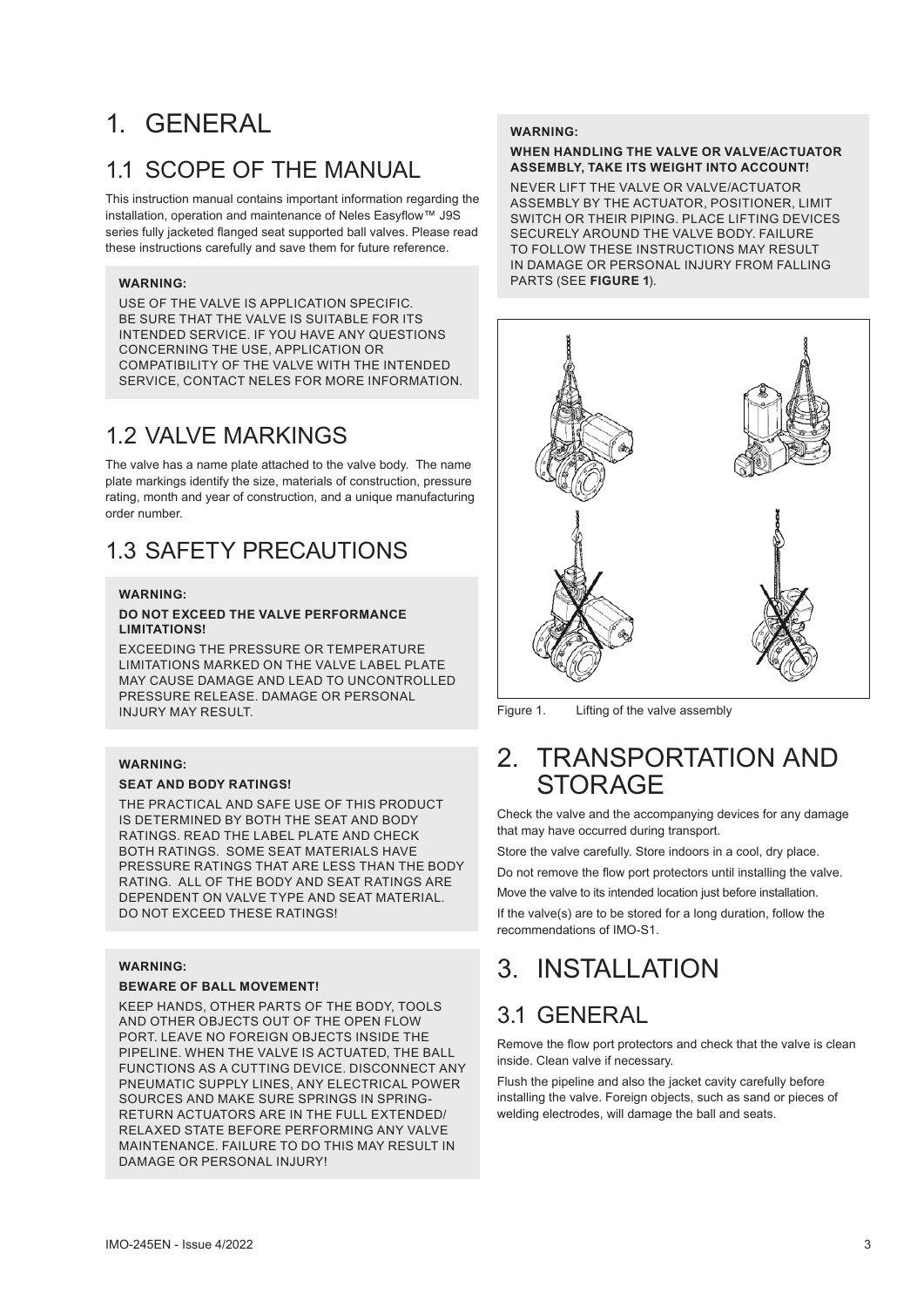# 3.2 INSTALLING IN THE PIPELINE

#### **WARNING:**

THE VALVE SHOULD BE TIGHTENED BETWEEN FLANGES USING GASKETS AND FASTENERS COMPATIBLE WITH THE APPLICATION, AND IN COMPLIANCE WITH APPLICABLE PIPING CODES AND STANDARDS. CENTER THE VALVE AND FLANGE GASKETS CAREFULLY BETWEEN FLANGES. DO NOT ATTEMPT TO CORRECT PIPELINE MISALIGNMENT BY MEANS OF FLANGE BOLTING!

The valve may be installed in any position and offers tight shut-off in either flow direction.

Refer to section 4, **MAINTENANCE** for stem seal adjustment. If there is seepage past the stem seal upon installation, it means the valve may have been subject to wide temperature variations in shipment. Leak-tight performance will be restored by a simple stem seal adjustment described in the section 4. If any leakage is observed in the jacketing, please inspect the jacket weld area with valve body.

# 3.3 VALVE INSULATION

Neles Easyflow J9S ball valves do not require insulation as they already have a jacket welded to them. If desired, the valve may be insulated; however, the insulation must not continue above the upper level of the valve. See **Figure 2** Insulation of valve.



Figure 2. Insulation of the valve

# 3.4 ACTUATOR

#### **WARNING:**

WHEN INSTALLING THE ACTUATOR ON THE VALVE, MAKE SURE THAT THE VALVE ASSEMBLY FUNCTIONS PROPERLY. INFORMATION ON ACTUATOR INSTALLATION IS GIVEN IN SECTION 7 OR IN THE SEPARATE ACTUATOR INSTRUCTIONS.

The actuator should be installed in a manner that allows plenty of room for its removal.

The actuator must not touch the pipeline, tanks, walls, or other equipment because vibration may interfere with its operation.

# 3.5 COMMISSIONING

Ensure that there is no dirt or foreign objects left inside the valve or jacketing or pipeline. Flush the pipeline and the jacketing carefully. Make sure that the valve is fully open and jacketing ports are unplugged when flushing.

Ensure that all nuts, fittings, and cables are properly fastened.

If so equipped, check that the actuator positioner and/ or switch(s) are correctly adjusted. Actuator adjustment is in Section 5. To adjust any accompanying device(s) refer to the separate control equipment instruction manuals.

# 4. MAINTENANCE

# 4.1 GENERAL

Although Neles Easyflow valves are designed to work under severe conditions, proper preventative maintenance can significantly help to prevent unplanned downtime and reduce the total cost of ownership. Neles recommends inspecting valves at least every five (5) years. The inspection and maintenance frequency depend on the actual application and process condition. Routine maintenance consists of tightening the gland flange bolts (item 16 in **exploded view**) periodically to compensate for stem seal wear.

Always loosen and tighten fasteners with the appropriate wrench to avoid damaging the valve, handle, linkage, actuator, fittings or flats.

Overhaul maintenance consists of replacing seats and seals. These parts may be obtained from Neles or an Authorized Neles Distributor.

### **WARNING:**

FOR YOUR SAFETY, IT IS IMPORTANT THE FOLLOWING PRECAUTIONS BE TAKEN PRIOR TO REMOVAL OF THE VALVE FROM THE PIPELINE OR BEFORE ANY DISASSEMBLY:

- 1. BE SURE YOU KNOW WHAT FLUID IS IN THE PIPELINE. IF THERE IS ANY DOUBT, DOUBLE-CHECK WITH THE PROPER SUPERVISOR.
- 2. WEAR ANY PERSONAL PROTECTIVE EQUIPMENT (PROTECTIVE CLOTHING OR EQUIPMENT) REQUIRED WHEN WORKING WITH THE FLUID INVOLVED.
- 3. DEPRESSURIZE THE PIPELINE AND CYCLE THE VALVE AS FOLLOWS:
	- A. PLACE THE VALVE IN THE OPEN POSITION AND DRAIN THE PIPELINE.
	- B. CYCLE THE VALVE TO RELIEVE RESIDUAL PRESSURE IN THE BODY CAVITY BEFORE REMOVAL FROM THE PIPELINE
	- C. AFTER REMOVAL AND BEFORE DISASSEMBLY, CYCLE THE VALVE AGAIN SEVERAL TIMES.

# 4.2 ACTUATED VALVE

It is generally most convenient to detach the actuator and its auxiliary devices before removing the valve from the pipeline. If the valve package is small or if it is difficult to access, it may be more practical to remove the entire assembly.

**NOTE:** To ensure proper reassembly, observe the position of the actuator and positioner/limit switch with respect to the valve before detaching the actuator.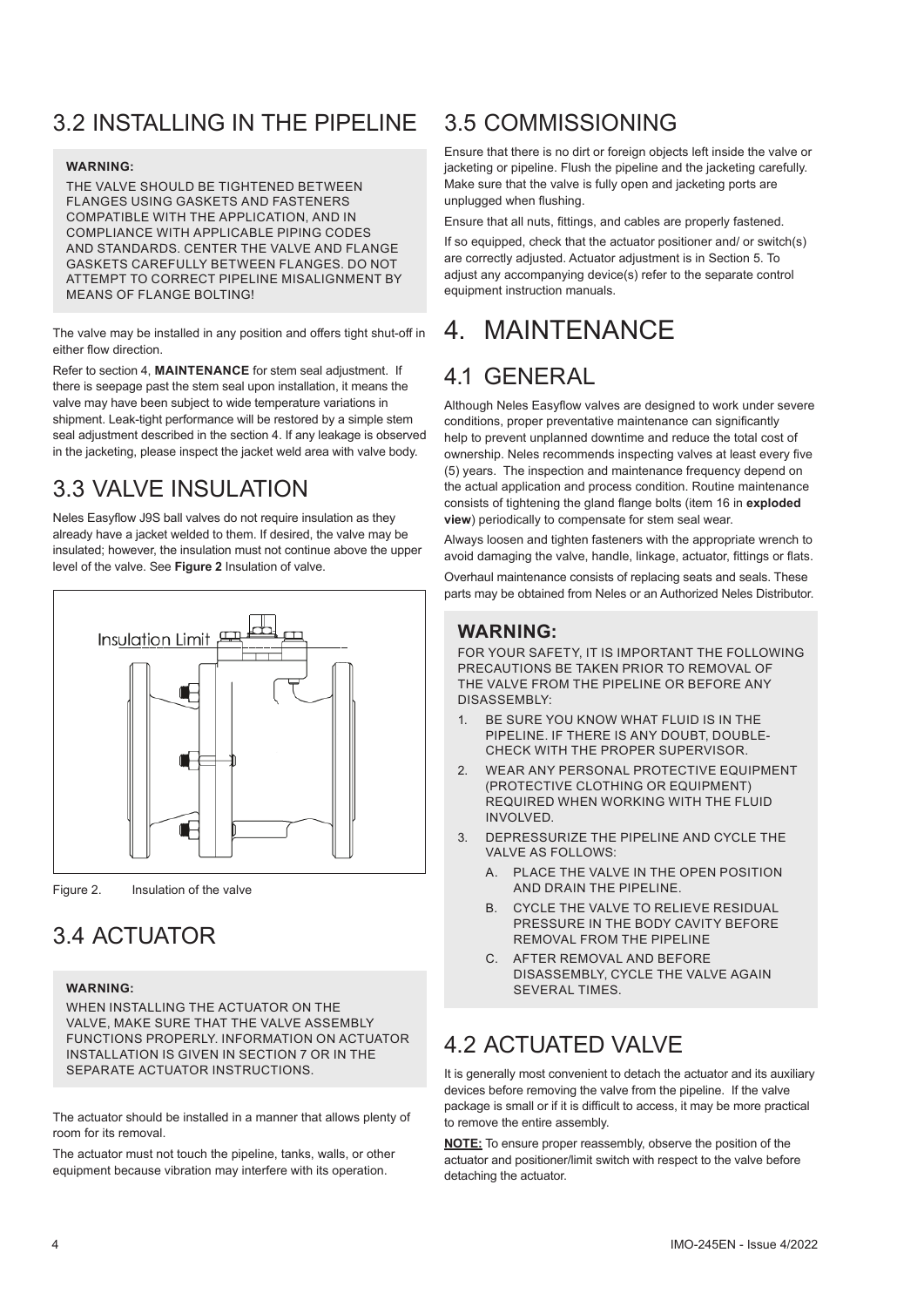### **WARNING:**

ALWAYS DISCONNECT THE ACTUATOR FROM ITS POWER SOURCE, PNEUMATIC, HYDRAULIC OR ELECTRICAL, BEFORE ATTEMPTING TO REMOVE IT FROM THE VALVE!

#### **WARNING:**

DO NOT REMOVE A SPRING-RETURN ACTUATOR UNLESS A STOP-SCREW IS CARRYING THE SPRING FORCE!

- 1. Detach the air supply, electrical supply, hydraulic supply and control signal cables or pipes from their connectors.
- 2. Remove the actuator mounting bracket screws.
- Lift the actuator straight up in line with the valve stem until the connection between actuator drive and valve stem is completely disengaged.
- 4. Place actuator in a safe location to avoid damage or personal injury.

# 4.3 VALVE DISASSEMBLY

**NOTE:** It is good practice to replace all seats and seals any time a valve is disassembled.

**NOTE:** Always use original OEM parts to make sure that the valve functions properly.

Numbers in () refer to items shown in the exploded view

- 1. Follow the steps in all the **WARNING** sections above before performing any work on the valve.
- 2. Open the valve and the plugs/connections that are attached to the jacket portion.
- 3. Place the valve on a bench or other suitable working space.
- 4. Secure end flange to working surface to prevent movement during disassembly.
- 5. Remove end piece insert (2).
- 6. Lift end piece insert (2), body seal (17), and upper seat (4) from valve.
- 7. Close ball (3) by rotating stem (5) and lift ball (3) from body.
- 8. Remove lower seat (4) from valve body, being careful not to scratch the body sealing surface behind the seat.
- 9. Remove gland nuts (16), gland flange (14), disc springs (13), stem retainer 2 (10), V-ring stem seal (9), stem retainer 1 (8), and stem seal (7). Use caution to prevent denting or scratching the sealing surface inside the packing bore.
- 10. Push stem (5) into valve body and carefully remove. Avoid denting or scratching the sealing surface on the stem.
- 11. Remove bottom stem washer (6) from the body.

# 4.4 CHECKING PARTS

- 1. Clean all disassembled parts.
- 2. Check the stem (5) and ball (3) for damage. Pay attention to the sealing areas.
- 3. Check all sealing and gasket surfaces on the body (1) and end piece insert (2).
- 4. Replace any damaged parts.
- 5. Replace any fastener where the threads are damaged or have been heated, stretched or corroded.
- 6. Replace any parts that have cracks, gouges or pits that will affect sealing.

**NOTE:** When ordering spare parts, always include the following information:

- a) Valve type code as per technical bulletin and model number from name plate,
- b) If the valve is serialized the serial number (stamped on the valve body or name plate) or applicable manufacturing order number,
- c) Spare part set number as per **Table 3**.

# 4.5 VALVE ASSEMBLY

Numbers in () refer to items shown in the exploded view.

It is advisable to replace seats and seals if complete disassembly and reassembly become necessary.

- 1. Clean all valve components, if not previously done.
- 2. Inspect all components for damage before assembling the valve. Look for damage to the sealing areas on the ball, stem, and body.
- 3. With a brush, clean end piece insert (2) and gland stud (15) of foreign material such as paint, thread locker, grime and commodity. Inspect the threads for damage or defect with appropriate ring or plug gage. Repair any out-of-tolerance threads or replace in-kind.
- 4. Re-inspect all components for damage to the sealing areas, stem (5), body (1), and end piece (2). Replace any damaged parts.
- 5. Carefully clean and polish the ball (3) sealing surface: It should be free of all scratches and grooves.
- 6. If the ball is slightly damaged, it may be possible to smooth the sealing surface with crocus cloth or equivalent. If deep scratches are present, replace the ball.
- 7. With the body cavity facing up, insert one valve seat (4) into the body (1) to below the stem bore. Tilt the seat into place and position so the proper surface will be in contact with the ball.
- 8. Place stem washer (6) over stem (5) and gently press into place against shoulder on stem (5).
- 9. Insert the stem (5) into the body (1), being careful not to scratch the stem sealing surface; and press it gently up into the stem bore until resistance is felt from the stem washer (6).
- 10. Holding stem (5) in place from the bottom, insert stem seal (7), stem retainer 1 (8), V-ring stem seal (9), and stem retainer 2 (12) with both inner and outer O-rings (11) and (12).
- 11. Install disc springs (13) (see **Figure 3** Proper disc spring arrangement (uncompressed)), gland flange (14), and gland flange nuts (16)



Figure 3. Proper Disc Spring Arrangement (uncompressed)

- 12. Tighten gland nuts (16) evenly until V-ring stem seal (9) is compressed and then tighten an additional ¼ turn. Visually inspect to ensure gland flange (14) is parallel with top of actuator mounting flange.
- 13. Rotate the stem (5) so the ball drive is in the closed position. Place the ball (3) into the body cavity by partially rotating and sliding the ball onto the stem (5) and against the seat (4). Make certain the stem is roughly in the middle of the ball slot.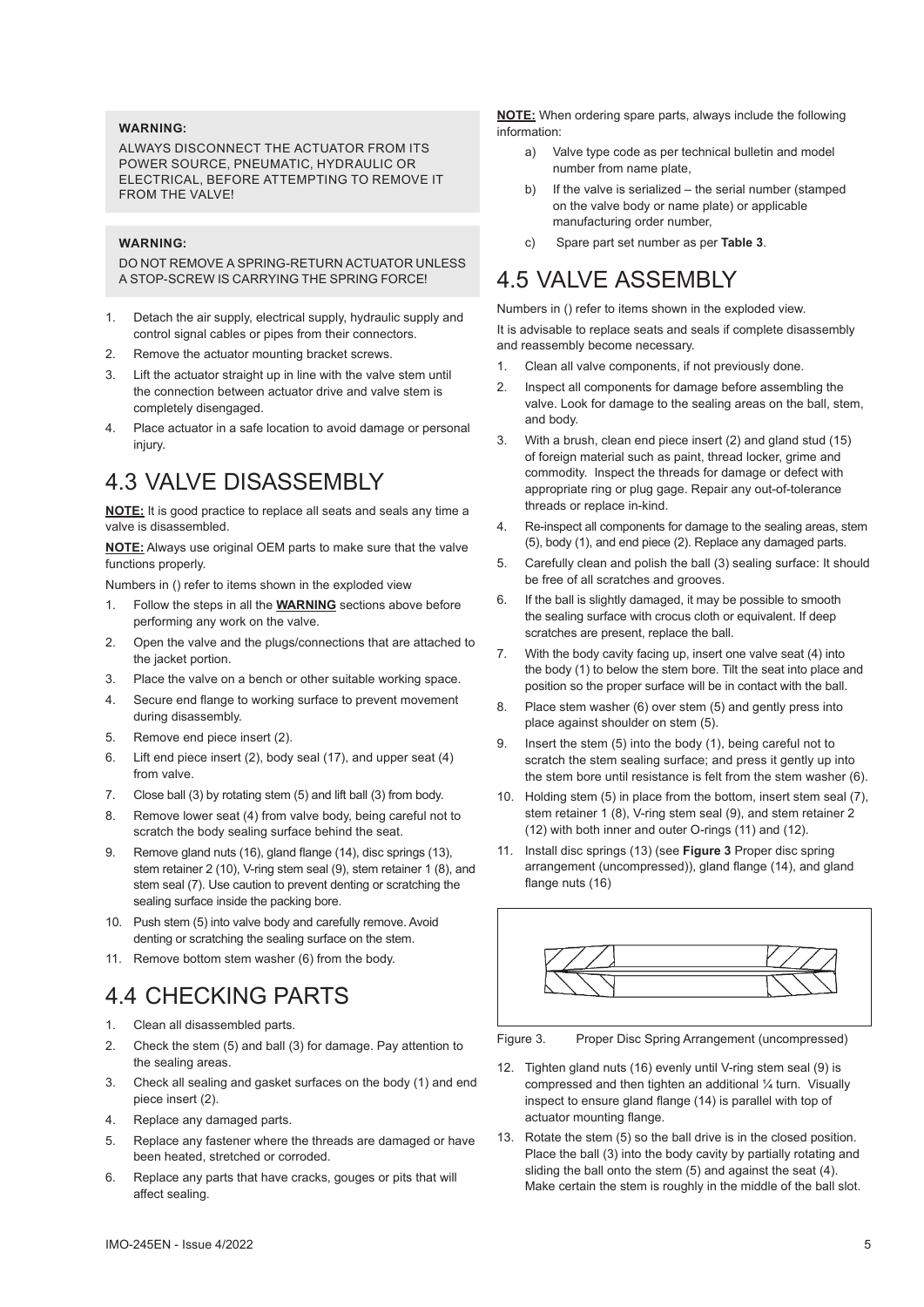- 14. Place the second seat (4) into the end piece insert (2) in the correct orientation so the proper surface contacts the ball.
- 15. Lightly lubricate the threads of the end piece insert (2) and the body (1) and carefully place the end piece (2) on top of the body (1). Screw the end piece insert (2) into body (1) and count the no. of rotations until the end piece insert (2) face flushes with the body (1) flange face. Using a pencil or felt tip pen, mark a line as shown in below figure and then remove the end piece insert (2).



- 16. Install the body seal (17) onto the end piece insert (2).
- 17. Carefully place the end piece (2) on top of the body (1). Tighten the end piece insert (2) into body until the body seal face touches the body. At this moment, the marking made earlier will not be in same position. Refer the figure below.



- 18. Apply torque on the end piece insert (2) until the mark reaches its previous position and matches with the mark on the body (1) face. Now the body seal is compressed and in place.
- 19. After fully tightening the stem seal and end piece, operate valve to verify smooth operation during opening and closing.
- 20. If the actuator was removed, reinstall and set the actuator stops as described in Section 5.
- 21. Place the necessary attachments to the jacket portion as applicable (threaded connections or counter flanges/gaskets/ fasteners).
- 22. Ensure the jacket attachments are secured and tightened as necessary (these are not in Neles scope of supply).

# 4.6 TESTING THE VALVE

### **WARNING:**

WHEN PRESSURE TESTING, EXERCISE CAUTION AND MAKE SURE ALL EQUIPMENT USED IS IN GOOD WORKING CONDITION AND APPROPRIATE FOR THE INTENDED PRESSURE.

If the valve is to be tested prior to returning to service, make sure the test pressures are in accordance with an applicable standard.

When testing the valve for external tightness, keep the ball in the half open position.

If testing for seat tightness, please contact Neles for advice.

#### **WARNING:**

WHEN PERFORMING ANY TESTS, NEVER EXCEED THE MAXIMUM OPERATING PRESSURE OR MAXIMUM SHUT-OFF PRESSURE LISTED ON THE NAME PLATE.

# 5. ACTUATOR

#### **WARNING:**

BEFORE INSTALLING THE VALVE AND ACTUATOR, BE SURE THAT THE INDICATOR POINTER ON TOP OF THE ACTUATOR IS CORRECTLY INDICATING THE VALVE POSITION. FAILURE TO ASSEMBLE THESE PRODUCTS TO INDICATE CORRECT VALVE POSITION COULD RESULT IN DAMAGE OR PERSONAL INJURY.

**CAUTION:** When installing or servicing a valve/actuator assembly, the best practice is to remove the entire assembly from service.

**CAUTION:** An actuator should be remounted on the valve from which it was removed. The actuator must be checked and readjusted for proper open and close position each time it is remounted.

#### **WARNING:**

THE VALVE BODY AND MOUNTING INTERFACE HAS BEEN DESIGNED TO SUPPORT THE WEIGHT AND OPERATION OF NELES ACTUATORS AND RECOMMENDED ACCESSORIES. USE OF THIS INTERFACE TO SUPPORT ADDITIONAL EQUIPMENT SUCH AS PEOPLE, LADDERS, ETC. MAY RESULT IN THE FAILURE OF THE VALVE OR ACTUATOR AND MAY CAUSE PERSONAL INJURY.

#### **WARNING:**

#### **BEWARE OF BALL MOVEMENT!**

KEEP HANDS, OTHER PARTS OF THE BODY, TOOLS AND OTHER OBJECTS OUT OF THE OPEN FLOW PORT. LEAVE NO FOREIGN OBJECTS INSIDE THE VALVE OR PIPELINE. WHEN THE VALVE IS OPERATED, THE BALL FUNCTIONS AS A CUTTING DEVICE.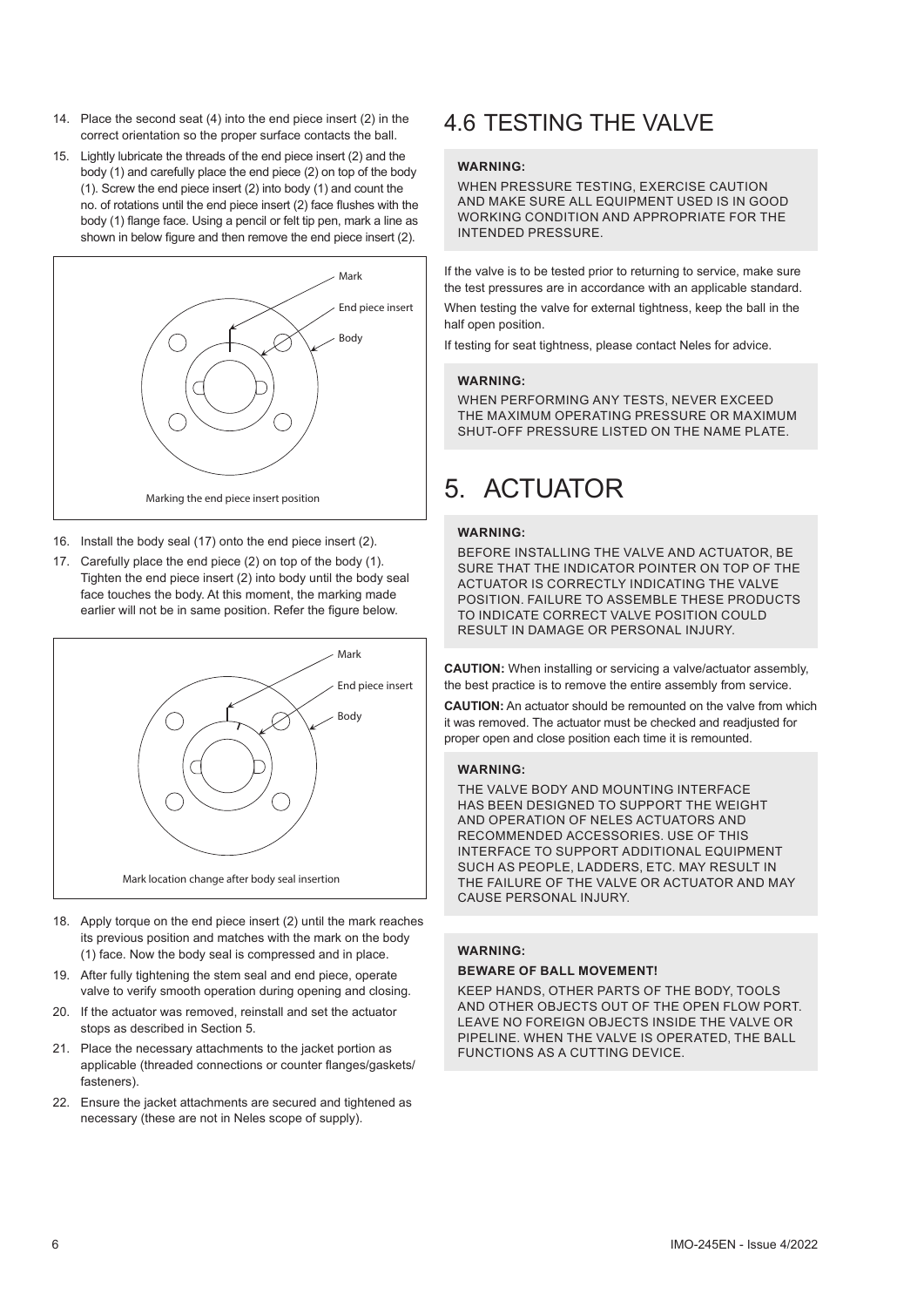### 5.1 ACTUATOR MOUNTING **INSTRUCTIONS**

- 1. When a spring-return actuator is being mounted, the valve should be in the closed position for spring-to-close operation or in the open position for the spring-to-open operation. When an electric or double-acting pneumatic actuator is being mounted, the valve position should correspond to the indicated actuator position.
- 2. Assemble actuator onto the valve, ensuring full engagement between the stem and actuator drive, and the actuator fully contacts the mounting face on the valve.
- 3. Tighten actuator mounting screws to the torque listed in **Table 2**.

**CAUTION:** Do not exceed the tightening torque. Applying excessive tightening torque can damage the aluminum threads in the actuator body.

| <b>TABLE 2</b>                    |               |  |
|-----------------------------------|---------------|--|
| Torque to aluminum body actuators |               |  |
| <b>Bolt Size in mm</b>            | Torque in N.m |  |
| M <sub>6</sub>                    | 6.8           |  |
| M <sub>8</sub>                    | 15            |  |
| M10                               | 30            |  |
| M12                               | 52            |  |
| M16                               | 122           |  |
| M20                               | 230           |  |

4. Cycle actuator and verify proper ball position in both open and closed positions. Adjust the actuator travel stops as necessary.

# 6. SERVICE / SPARE PART

We recommend that valves be directed to Neles service centers for maintenance. The service centers are equipped to provide rapid turn-around at a reasonable cost and offer new valve warranty with all reconditioned valves.

**NOTE:** When sending goods to the service center for repair, do not disassemble them. Clean the valve carefully and flush the valve internals. Include the material safety datasheet(s) (MSDS) for all media flowing through the valve. Valves sent to the service center without MSDS datasheet(s) will not be accepted.

The following listed are the spare part sets for J9S valve:

| <b>TABLE 3</b>       |                            |                                      |                        |                    |            |
|----------------------|----------------------------|--------------------------------------|------------------------|--------------------|------------|
| Spare part set list  |                            |                                      |                        |                    |            |
| *Sign.1              | Sign.2                     | Sign.3                               | Sign.4                 | Spare part<br>sets |            |
| <b>Valve</b><br>size | <b>Series</b>              | <b>Seat</b><br>and seal<br>materials | <b>O-Ring material</b> | <b>Type codes</b>  |            |
| 25                   | J9S                        | ΖG                                   | 53                     | 25 J9SZG53         |            |
| 40                   |                            | (TFM™<br>1600/<br>Graphite)          |                        | Fluoroelastomer    | 40 J9SZG53 |
| 50                   |                            |                                      | - FKM                  | 50 J9SZG53         |            |
| 65                   |                            |                                      |                        |                    | 65 J9SZG53 |
| 80                   |                            |                                      |                        | 80 J9SZG53         |            |
| 100                  |                            |                                      |                        | 100 J9SZG53        |            |
|                      | * leave space after Sign.1 |                                      |                        |                    |            |

For further information on spare parts and service or assistance visit our web-site at **www.neles.com/products**.

**NOTE:** When ordering spare part set, always include the following information in addition to above:

- a) Valve type code as per technical bulletin and model number from name plate,
- b) If the valve is serialized the serial number (stamped on the valve body or name plate) or applicable manufacturing order number,
- c) Spare part set number as per **Table 3**.

# 7. WELDING WARNING

### **WARNING:**

WELDING AND/OR GRINDING OF STAINLESS STEEL AND OTHER ALLOY STEELS CONTAINING CHROMIUM METAL MAY CAUSE THE RELEASE HEXAVALENT CHROMIUM. HEXAVALENT CHROMIUM, CHROMIUM(VI) OR CR(VI), IS KNOWN TO CAUSE CANCER. BE SURE TO USE ALL APPROPRIATE PPE WHEN WELDING METALS CONTAINING CHROMIUM. IF YOU HAVE ANY QUESTIONS CONSULT YOUR SUPERVISOR.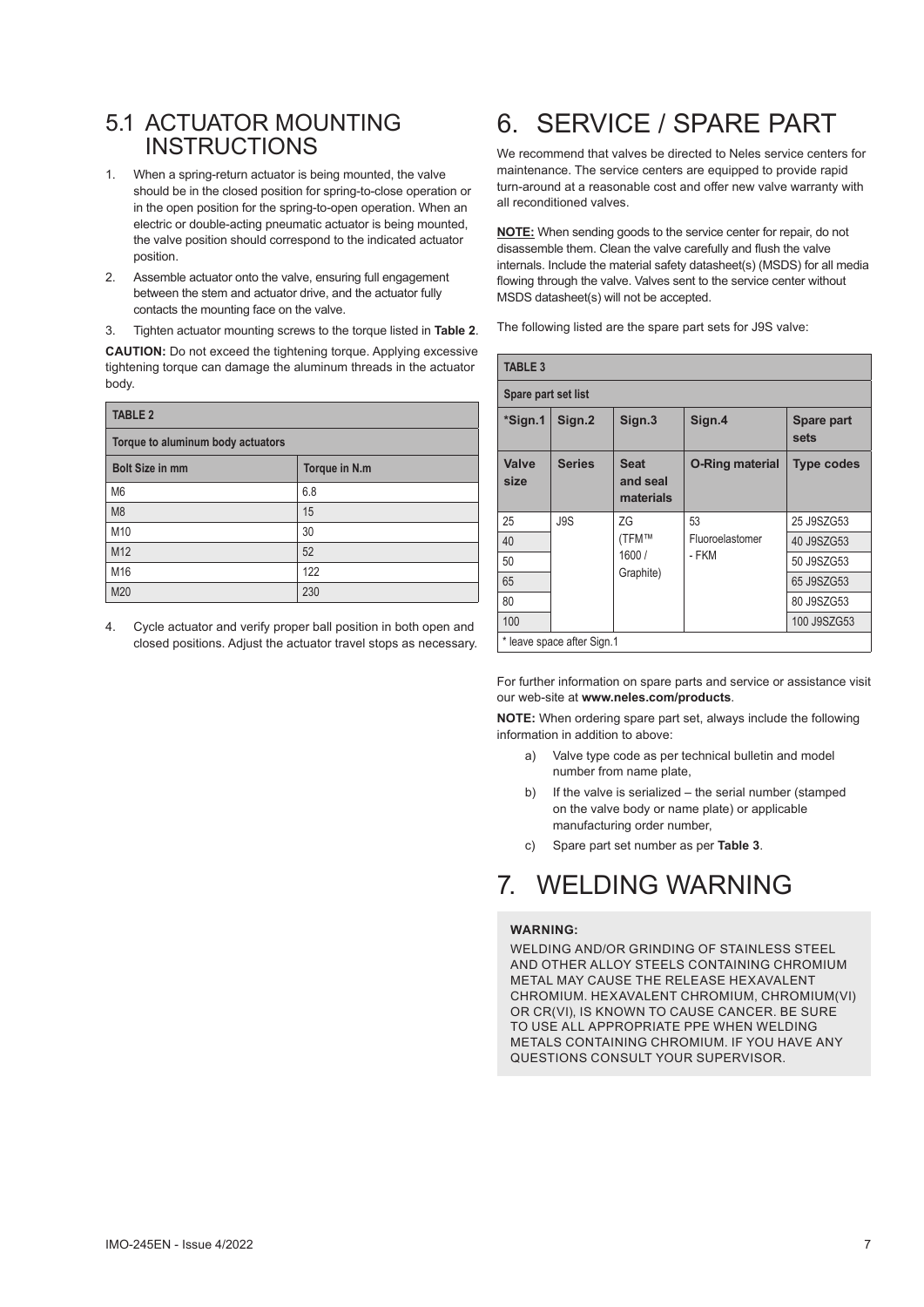# 8. EXPLODED VIEW

# DN25 TO DN100 ONE-PIECE BODY CONSTRUCTION

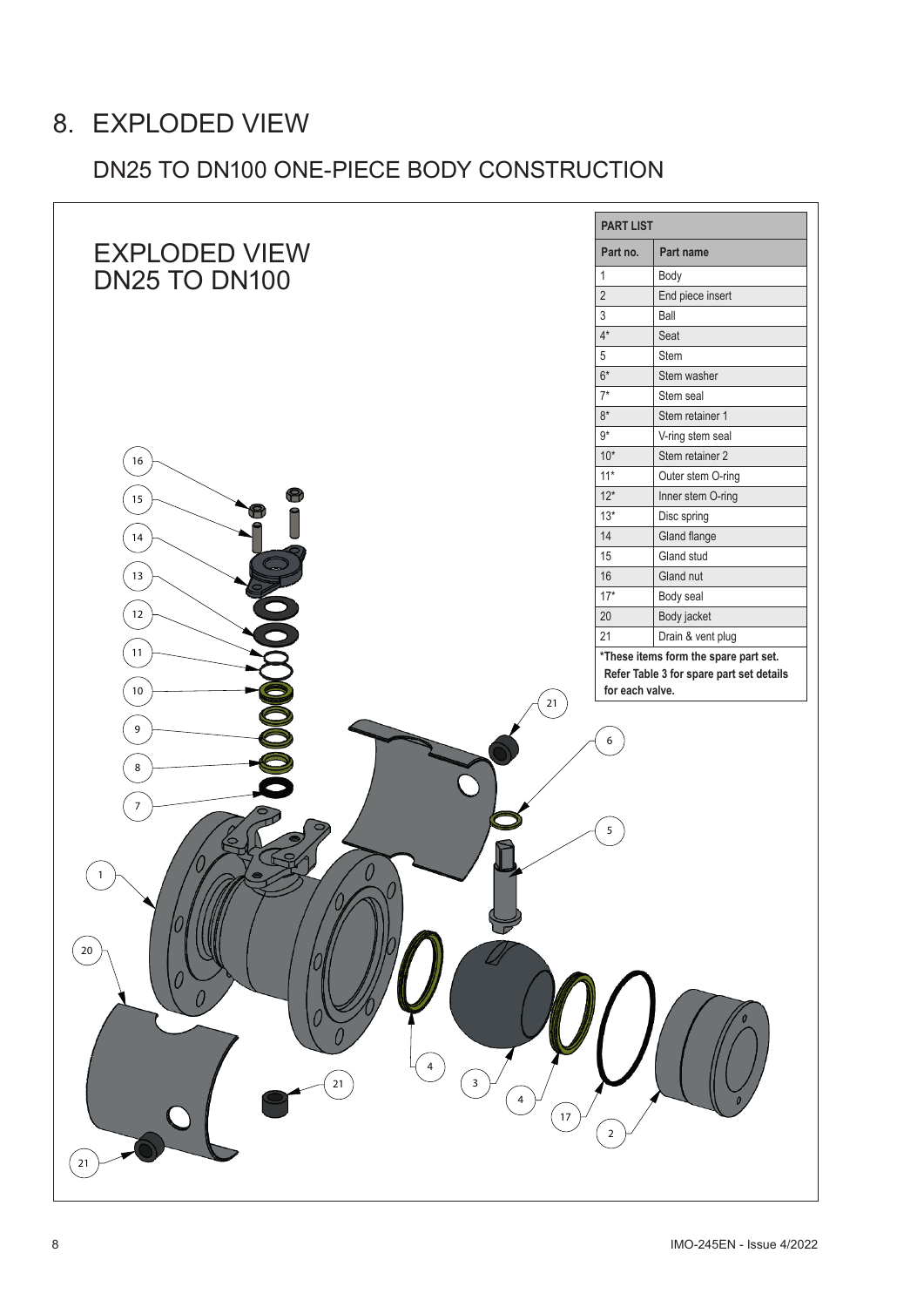# 9. TYPE CODE

# *NELES EASYFLOW* FULLY JACKETED FLANGED SEAT SUPPORT BALL VALVE

| ີ | J9S | n o<br>-- | $\sim$<br>υu | აძ | - -<br>-- | Ju |  |
|---|-----|-----------|--------------|----|-----------|----|--|

| 1.  | Size, DN (NPS ref.) x end flange |
|-----|----------------------------------|
| 25  | $25(1) \times 50(2)$             |
| 40  | 40 (1.1/2) x 65 (2.1/2)          |
| 50  | 50 $(2) \times 80(3)$            |
| 65  | 65 (2.1/2) x 100 (4)             |
| 80  | 80 (3) x 100 (4)                 |
| 100 | 100 $(4) \times 150(6)$          |

| 5. | <b>Ball material</b> |
|----|----------------------|
| 36 | 316 Stainless steel  |
|    |                      |
|    |                      |
| 6. | <b>Stem material</b> |
| 36 | 316 Stainless steel  |

e.g. 25 = DN 25 (1) x DN 50 (2) Valve will have nominal bore sizes of DN 25 (1) with both side end flanges of DN 50 (2) size

| z.  | <b>Series</b>  |  |
|-----|----------------|--|
| J9S | Fully jacketed |  |
|     |                |  |

| v. | Flange / rating |
|----|-----------------|
|    | ASME Class 150  |

| .შ | <b>O-Ring material</b> |
|----|------------------------|
| 53 | Fluoroelastomer (FKM)  |

**7. Seat and seal materials** ZG TFM™ 1600 / Graphite

| 9.  | <b>Options</b>                                                              |
|-----|-----------------------------------------------------------------------------|
|     | Blank, standard option with jacket connections 3 x 1/2" NPT female<br>screw |
| FC. | Jacket connections 3 x 1/2" flanges Class 150                               |

| m. | <b>DUUY MALCHAI</b>    |
|----|------------------------|
| 22 | Carbon steel (WCB)     |
| 36 | Stainless steel (CF8M) |
|    |                        |

TFM™ is a trademark of Dyneon, as 3M Company

**4. Body Material**

NOTE:

As the use of the valve is application specific, a number of factors should be taken into account when selecting a valve for a given application.

Therefore, some of the applications in which the valves are used are outside the scope of this document.

If you have any questions concerning the use, application or compatibility of the valve with the intended service, contact nearest Neles sales office for more information.